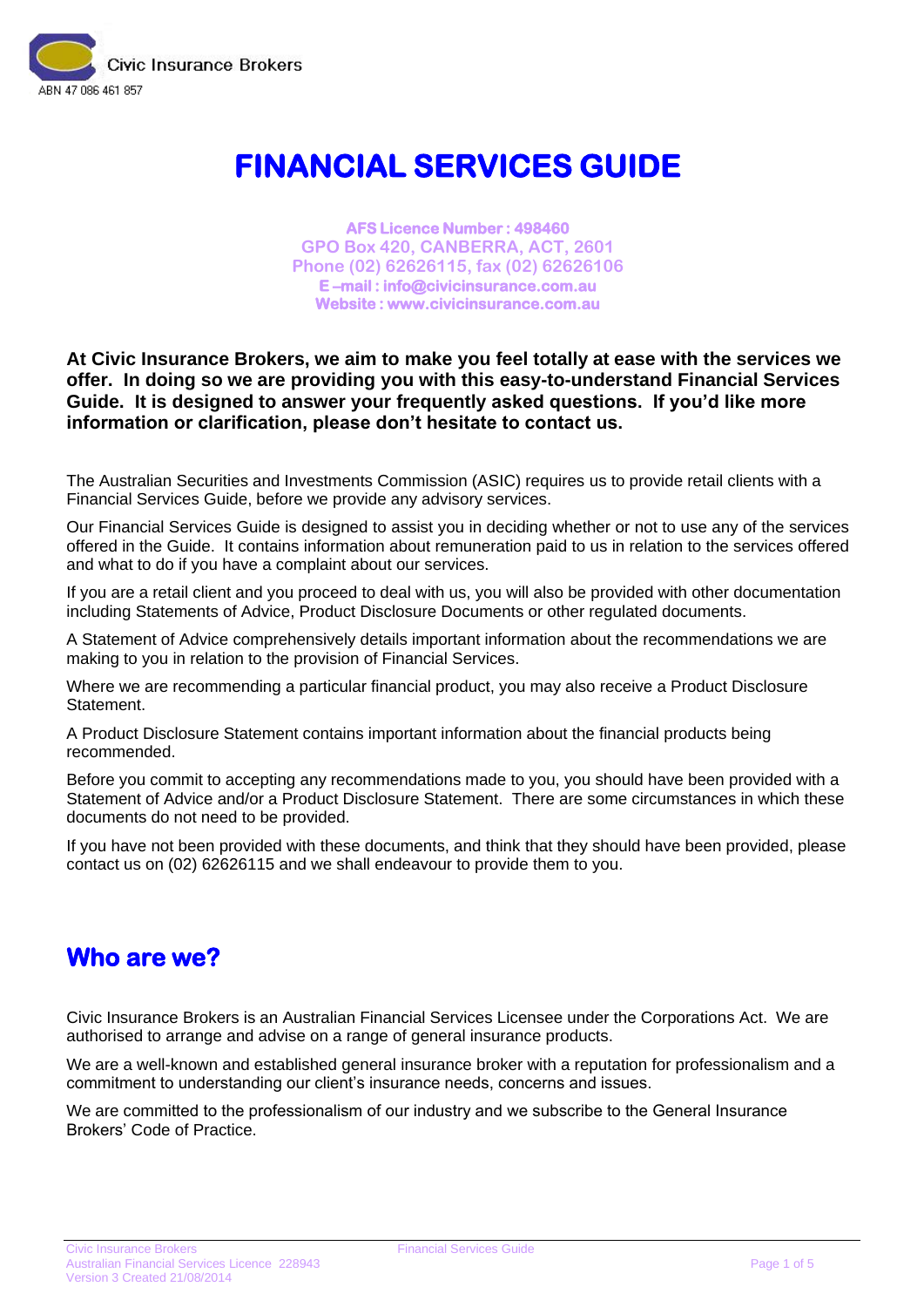

### **Frequently Asked Questions**

In this section key information is provided in answer to the following questions. If you'd like more information or clarification, please don't hesitate to contact us.

### **BEFORE You Get Our Advice**

### **Q. Who is responsible for the advice I receive?**

**A.** Civic Insurance Brokers will be responsible for the advice provided to you by our representatives.

Our representatives are competent and experienced professionals who will work with you to obtain cover appropriate for your needs and circumstances.

### **Q. What financial services are available to me?**

**A.** Civic Insurance Brokers can arrange for the issue, variation and cancellation of general insurance such as Workers Compensation and Business Insurance.

Essentially, this means that you can contact us for advice on or assistance with:

- New business insurance You should contact us to obtain insurance cover for a risk, property or asset that is not currently insured.
- Renewals We can ensure continuity of insurance cover or arrange temporary cover.
- Endorsements or Variations If your circumstances change, we can assist you to review the adequacy of your cover or vary your insurance.
- Claims We can assist and advise you in the initial management of your claim and liaise with the insurer on your behalf.

The financial product advice we provide to you may either be general, which is non specific, or personal in that it will consider your needs and circumstances. We try to always provide personal financial product advice to our retail clients, but if we can't we'll draw this to your attention.

Depending on your needs and requirements, we can provide different levels of service, for example from general advice on a particular product to personal advice that considers your circumstances and objectives.

In order to be able to provide you with recommendations that are appropriate to your needs and circumstances, we'll need you to provide us current information about your situation, your objectives and other relevant matters. We'll also need you to fully disclose information about the risks to be insured.

In the event that you are unable or unwilling to do this, or if we don't obtain the required information, we may not be able to help you because we will not be able to make appropriate recommendations. Even if we do advise you, it is important that you carefully review the appropriateness of our advice before acting on our recommendation. We will clearly warn you if we consider that we do not possess the information we require to provide you with advice.

It is important that you understand your obligation to provide the insurer with all the information they require to make an informed decision about the risk, asset or property you want to insure. To assist them to assess the risk and the appropriate premium, the law requires you to disclose all the information you know, or should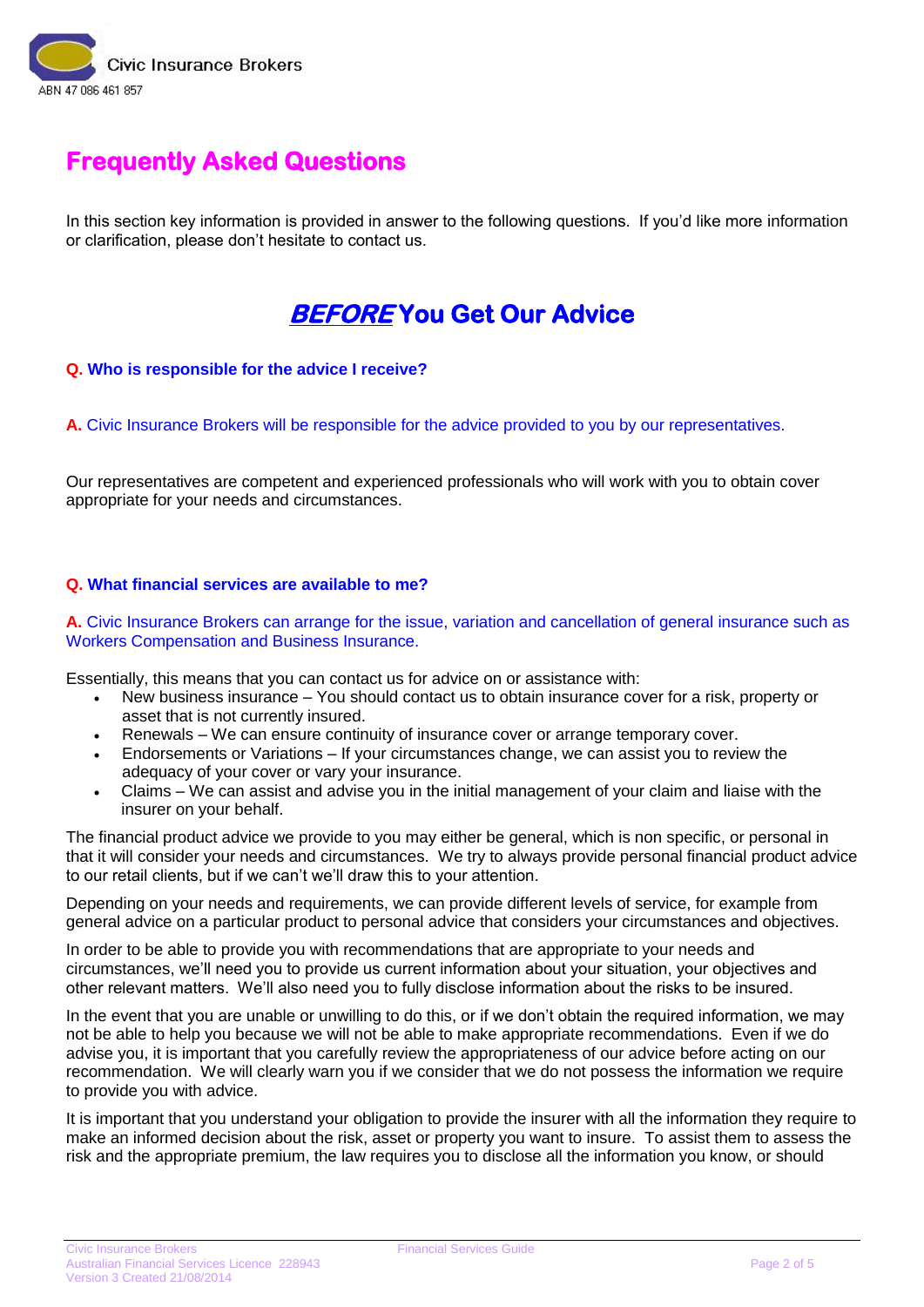

know, that is relevant to the insurer's decision whether to provide cover or determine the terms of cover. For example, you should disclose your history of losses or claims.

Your failure to disclose relevant information may void your cover or prejudice any claim so it is important that you are as open and honest as possible.

This duty extends to notifying your insurer of any significant changes that occur during the period of your insurance. We consider it critically important that your insurance is adequate and accurately reflects your circumstances.

Remember that in the event of a claim, if your insurance is inadequate to cover the loss, you may be required to bear a proportion of the loss or claim.

You should also ensure that the insurer is aware of everyone who has an interest in the property or asset to be insured so that their interests are protected.

If you have any questions about your duty of disclosure you should ask us to assist.

We want to provide you with advice and services in a manner that is simple and convenient for you. We prefer to receive your instructions personally, but you may specify how you would like to give us your instructions. For example you are able to give your instructions by phone, email or fax.

We'll often rely on your signature to verify your instructions but, if you provide your instructions other than in writing, we'll transact where we reasonably consider to have received instructions from you.

### **Q. How will I pay for the services? What commission/ fee do you get, and how is it calculated?**

**A.** We have an open, honest fee structure and are committed to ensuring that you know the cost of any recommendation we may provide to you.

For example, when we place insurance for you, we obtain from your insurer a percentage of the premium you pay. This is generally in the range of between 5% and 20%. We may also charge a broker fee, which may vary depending upon the services rendered. The specific amount of the commission and fee will be disclosed in the Statement of Advice.

The insurer pays this commission out of its own revenue stream, which, in effect, is a form of discounting its own product margin. Insurers are willing to do this because of the competitive nature of the market and such commissions are not a direct cost paid by the insured.

Operating a financial services business involves substantial costs and commission assists us to afford the infrastructure, personnel and systems required to provide you with quality advice.

We may from time to time receive some form of material benefit from our insurer contacts. These may include administration support, commission over-ride, subsidies or performance bonuses. Any relevant specific benefits will be disclosed in the Statement of Advice. We also earn, and retain, interest on monies held in our trust account.

We can also assist you to obtain finance to enable you to pay your premium(s) by instalments. We can arrange premium funding on your behalf or refer you to a premium funder. Please be aware that premium funders do charge you interest for the service. You should also understand that we may receive a benefit from the funder for arranging the finance.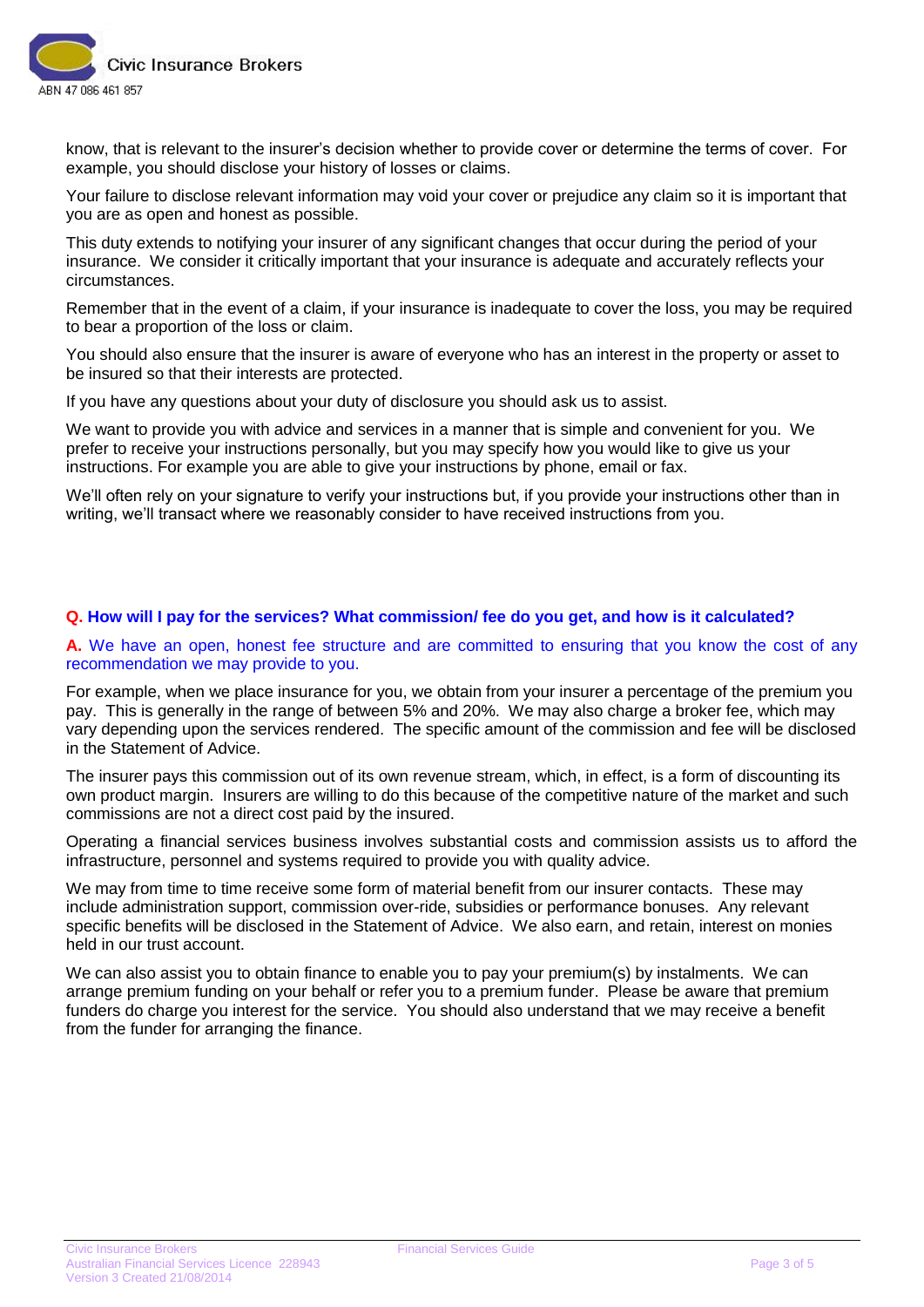

### **WHEN You Get Our Advice**

#### **Q. Will the advice I receive be appropriate for me and my circumstances?**

**A.** To properly consider your insurance needs and objectives, and to deliver recommendations which are designed to satisfy your requirements, we will need to obtain from you key facts as to your business or personal circumstances, such as your financial needs and requirements.

Of course, you have the right not to share this information with us. In this case, we may not be able to advise you, or, if we do, we are required to warn you of the possible consequences.

To determine the appropriateness of the advice provided to you, you should read the warnings carefully as the scope of the advice provided to you will be limited as a consequence of you exercising your right not to disclose all the information sought by us.

We will explain any significant risks associated with recommended solutions, as well as the risks associated with not acting on the recommended solutions. If we don't, you should ask us to explain the risks to you. Our Statement of Advice and/or a Product Disclosure Statement will contain important information in this regard.

### **Q. What information is maintained in my file, and can I examine it?**

**A.** We will maintain a record of your personal profile, including details of your insurance objectives and needs and any other information relating to your specific financial situation. We will also maintain records of any recommendations we make.

As professional advisers, we are committed to ensuring the privacy and security of your personal information in accordance with the principles of the Privacy Amendment (Private Sector) Act 2001 (Privacy Act).

You have a general right to examine the relevant contents of your file and you should have been provided with our privacy statement, which details our approach to privacy.

Should you wish to examine your file please ask us and we will make all necessary arrangements.

Further details on our information handling policy can be obtained by contacting us on: (02) 62626115, or put your complaint in writing and send it to us at: GPO Box 420, CANBERRA, ACT, 2601 Fax (02) 62626106 Email: info@civicinsurance.com.au

### **Q. What can I do if I am not happy with the insurance policy provided?**

**A.** Our commitment to providing you with considered advice should ensure that our recommendations are appropriate for your circumstances. However, if you are not satisfied, please note that the legislation regulating advice given in relation to retail products allows for a 14 day cooling off period.

This means that if you are not happy with the product, you have 14 days from the time you have received the policy to withdraw from the contract at no cost to you.

If this is the case, please ensure that you inform us of your decision immediately to assist us in appropriately notifying the insurer.

### **Q. What do I do if I need to cancel my policy?**

**A.** If you wish to cancel your policy, your request must be written and counter signed by all co-insured persons.

#### **Q. If you cancel, what refunds do you receive?**

**A.** In most cases you will be entitled to a full pro-rata premium refund (this may vary dependent upon the type of cover provided). Our professional brokerage fees will not be refunded upon any cancellation.